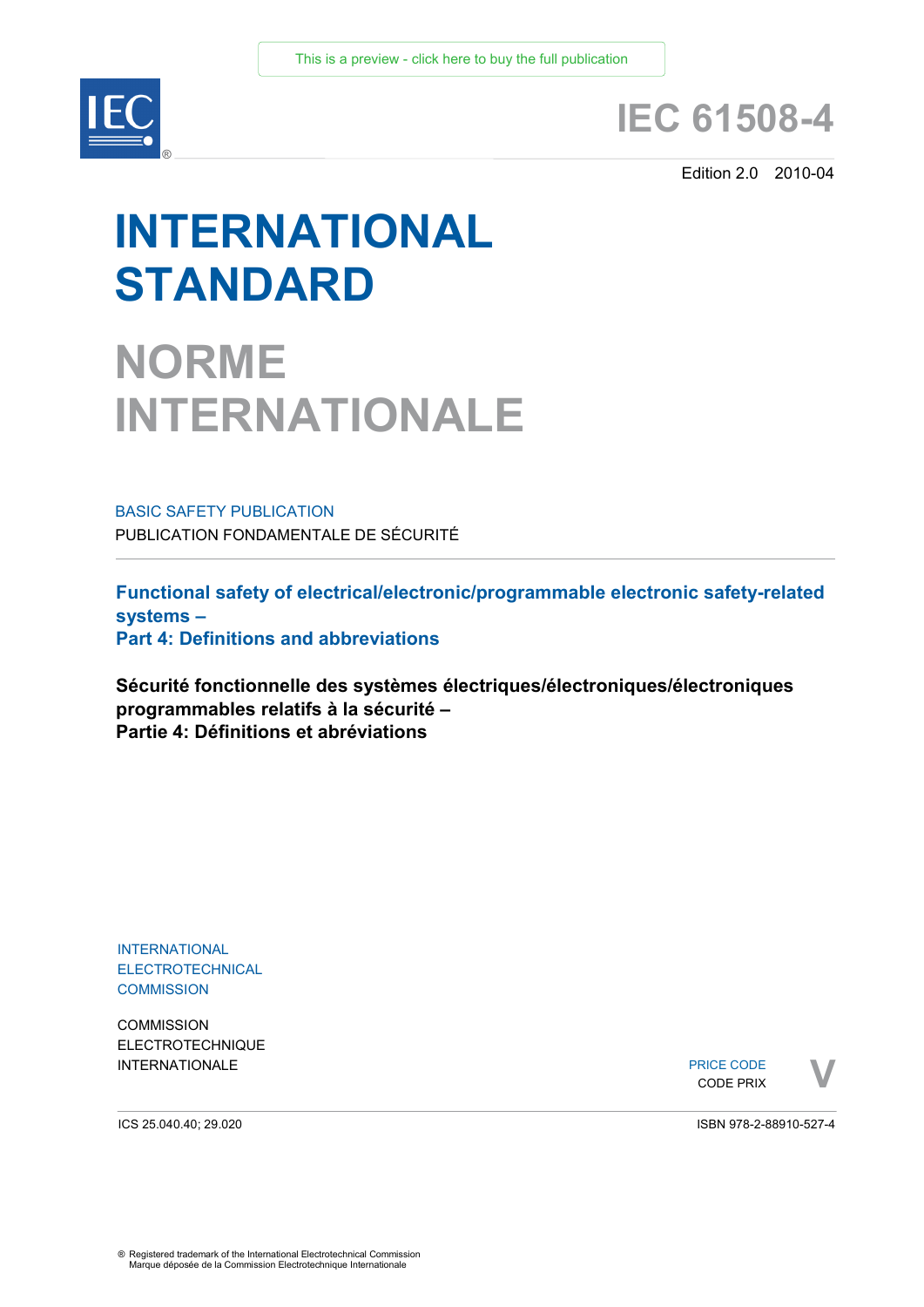$-2-$ 

### **CONTENTS**

| 1              |     |                                                                                   |  |  |  |
|----------------|-----|-----------------------------------------------------------------------------------|--|--|--|
| $\overline{2}$ |     |                                                                                   |  |  |  |
| 3              |     |                                                                                   |  |  |  |
|                | 3.1 |                                                                                   |  |  |  |
|                | 3.2 |                                                                                   |  |  |  |
|                | 3.3 |                                                                                   |  |  |  |
|                | 3.4 |                                                                                   |  |  |  |
|                | 3.5 |                                                                                   |  |  |  |
|                | 3.6 |                                                                                   |  |  |  |
|                | 3.7 |                                                                                   |  |  |  |
|                | 3.8 |                                                                                   |  |  |  |
|                |     |                                                                                   |  |  |  |
|                |     |                                                                                   |  |  |  |
|                |     |                                                                                   |  |  |  |
|                |     |                                                                                   |  |  |  |
|                |     |                                                                                   |  |  |  |
|                |     | Figure 3 - Electrical/electronic/programmable electronic system (E/E/PE system) - |  |  |  |
|                |     |                                                                                   |  |  |  |
|                |     |                                                                                   |  |  |  |
|                |     |                                                                                   |  |  |  |
|                |     |                                                                                   |  |  |  |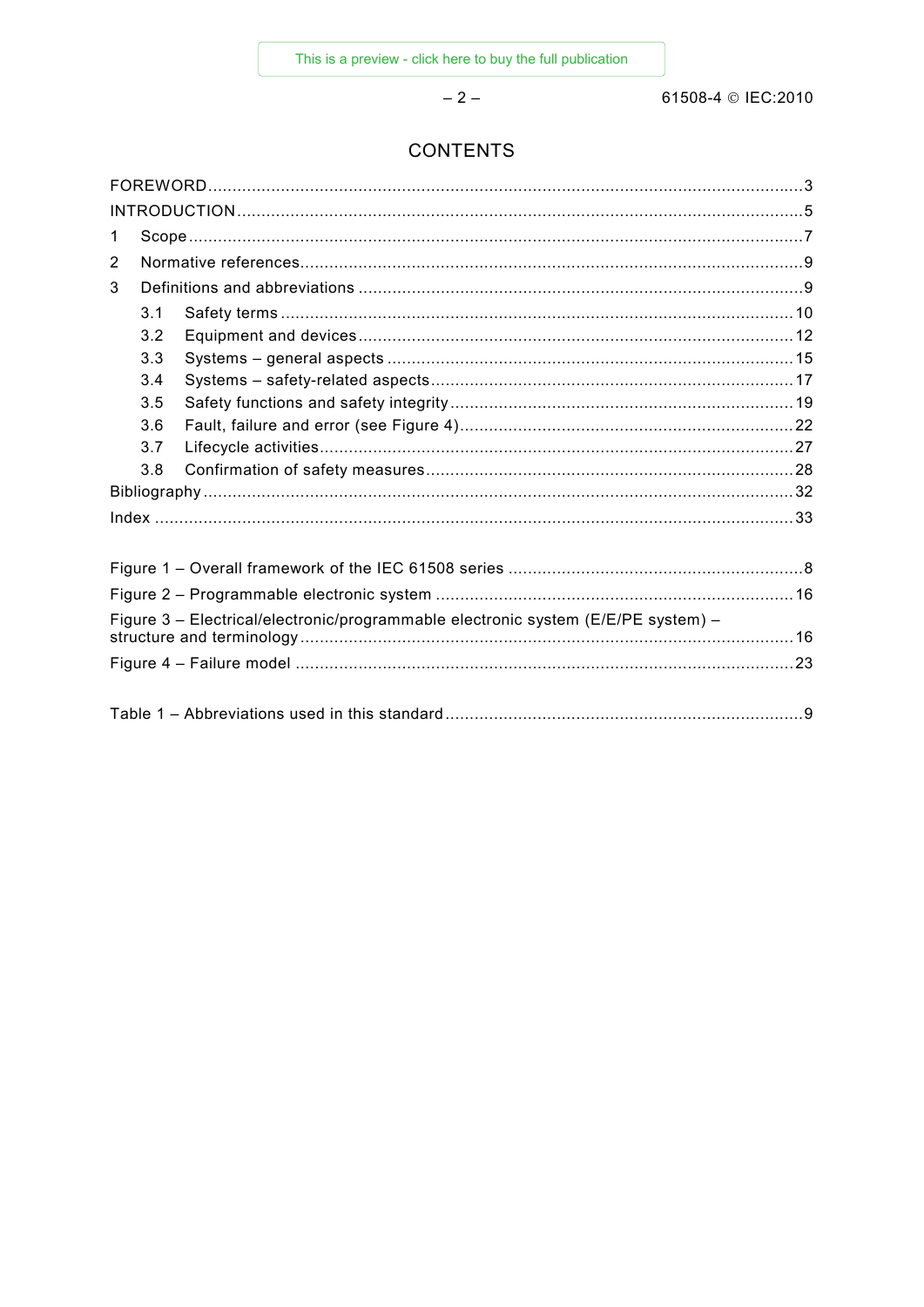<span id="page-2-0"></span> $61508-4$  © IFC: 2010 – 3 –

#### INTERNATIONAL ELECTROTECHNICAL COMMISSION  $\frac{1}{2}$

#### **FUNCTIONAL SAFETY OF ELECTRICAL/ELECTRONIC/ PROGRAMMABLE ELECTRONIC SAFETY-RELATED SYSTEMS –**

#### **Part 4: Definitions and abbreviations**

#### FOREWORD

- 1) The International Electrotechnical Commission (IEC) is a worldwide organization for standardization comprising all national electrotechnical committees (IEC National Committees). The object of IEC is to promote international co-operation on all questions concerning standardization in the electrical and electronic fields. To this end and in addition to other activities, IEC publishes International Standards, Technical Specifications, Technical Reports, Publicly Available Specifications (PAS) and Guides (hereafter referred to as "IEC Publication(s)"). Their preparation is entrusted to technical committees; any IEC National Committee interested in the subject dealt with may participate in this preparatory work. International, governmental and nongovernmental organizations liaising with the IEC also participate in this preparation. IEC collaborates closely with the International Organization for Standardization (ISO) in accordance with conditions determined by agreement between the two organizations.
- 2) The formal decisions or agreements of IEC on technical matters express, as nearly as possible, an international consensus of opinion on the relevant subjects since each technical committee has representation from all interested IEC National Committees.
- 3) IEC Publications have the form of recommendations for international use and are accepted by IEC National Committees in that sense. While all reasonable efforts are made to ensure that the technical content of IEC Publications is accurate, IEC cannot be held responsible for the way in which they are used or for any misinterpretation by any end user.
- 4) In order to promote international uniformity, IEC National Committees undertake to apply IEC Publications transparently to the maximum extent possible in their national and regional publications. Any divergence between any IEC Publication and the corresponding national or regional publication shall be clearly indicated in the latter.
- 5) IEC itself does not provide any attestation of conformity. Independent certification bodies provide conformity assessment services and, in some areas, access to IEC marks of conformity. IEC is not responsible for any services carried out by independent certification bodies.
- 6) All users should ensure that they have the latest edition of this publication.
- 7) No liability shall attach to IEC or its directors, employees, servants or agents including individual experts and members of its technical committees and IEC National Committees for any personal injury, property damage or other damage of any nature whatsoever, whether direct or indirect, or for costs (including legal fees) and expenses arising out of the publication, use of, or reliance upon, this IEC Publication or any other IEC Publications.
- 8) Attention is drawn to the Normative references cited in this publication. Use of the referenced publications is indispensable for the correct application of this publication.
- 9) Attention is drawn to the possibility that some of the elements of this IEC Publication may be the subject of patent rights. IEC shall not be held responsible for identifying any or all such patent rights.

International Standard IEC 61508-4 has been prepared by subcommittee 65A: System aspects, of IEC technical committee 65: Industrial-process measurement, control and automation.

This second edition cancels and replaces the first edition published in 1998. This edition constitutes a technical revision.

This edition has been subject to a thorough review and incorporates many comments received at the various revision stages.

It has the status of a basic safety publication according to IEC Guide 104.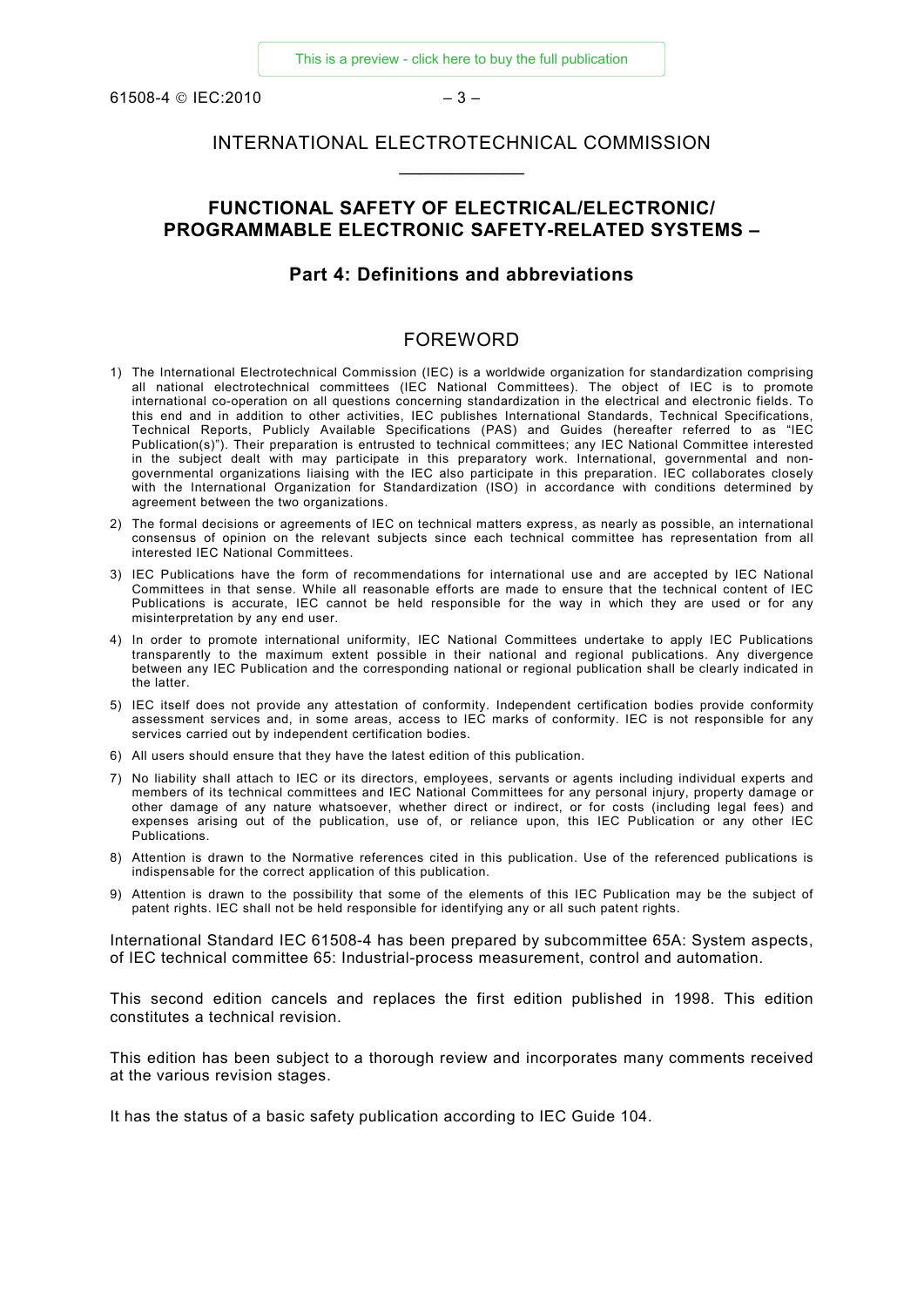$-4 -$  61508-4 © IEC:2010

The text of this standard is based on the following documents:

| <b>FDIS</b>  | Report on voting |
|--------------|------------------|
| 65A/551/FDIS | 65A/575/RVD      |

Full information on the voting for the approval of this standard can be found in the report on voting indicated in the above table.

This publication has been drafted in accordance with the ISO/IEC Directives, Part 2

A list of all parts of the IEC 61508 series, published under the general title *Functional safety of electrical / electronic / programmable electronic safety-related systems*, can be found on the IEC website.

The committee has decided that the contents of this publication will remain unchanged until the stability date indicated on the IEC web site under "http://webstore.iec.ch" in the data related to the specific publication. At this date, the publication will be

- reconfirmed,
- withdrawn,
- replaced by a revised edition, or
- amended.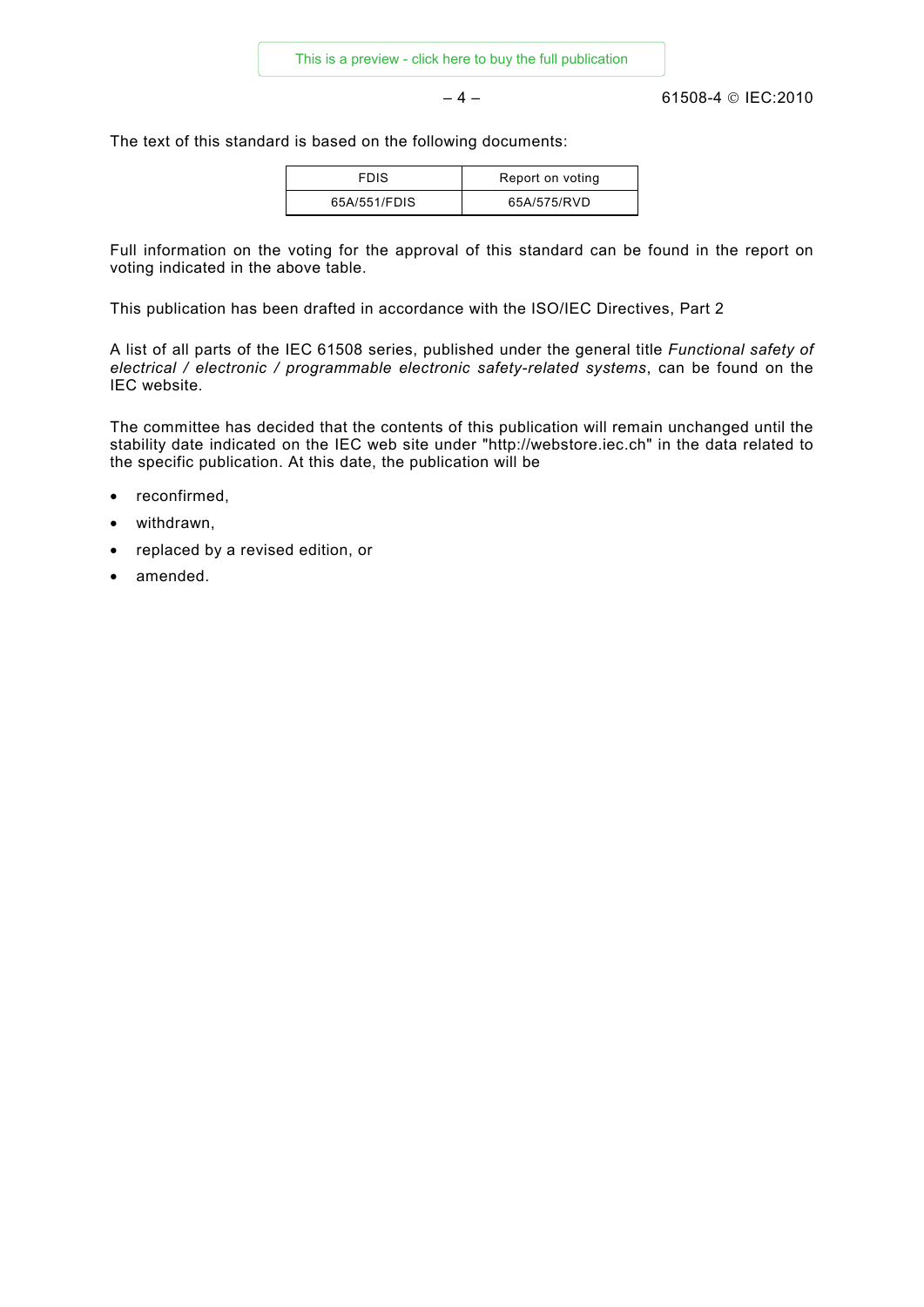<span id="page-4-0"></span> $61508-4$  © IEC:2010 – 5 –

#### INTRODUCTION

Systems comprised of electrical and/or electronic elements have been used for many years to perform safety functions in most application sectors. Computer-based systems (generically referred to as programmable electronic systems) are being used in all application sectors to perform non-safety functions and, increasingly, to perform safety functions. If computer system technology is to be effectively and safely exploited, it is essential that those responsible for making decisions have sufficient guidance on the safety aspects on which to make these decisions.

This International Standard sets out a generic approach for all safety lifecycle activities for systems comprised of electrical and/or electronic and/or programmable electronic (E/E/PE) elements that are used to perform safety functions. This unified approach has been adopted in order that a rational and consistent technical policy be developed for all electrically-based safety-related systems. A major objective is to facilitate the development of product and application sector international standards based on the IEC 61508 series.

NOTE 1 Examples of product and application sector international standards based on the IEC 61508 series are given in the Bibliography (see references [1], [2] and [3]).

In most situations, safety is achieved by a number of systems which rely on many technologies (for example mechanical, hydraulic, pneumatic, electrical, electronic, programmable electronic). Any safety strategy must therefore consider not only all the elements within an individual system (for example sensors, controlling devices and actuators) but also all the safety-related systems making up the total combination of safety-related systems. Therefore, while this International Standard is concerned with E/E/PE safety-related systems, it may also provide a framework within which safety-related systems based on other technologies may be considered.

It is recognized that there is a great variety of applications using E/E/PE safety-related systems in a variety of application sectors and covering a wide range of complexity, hazard and risk potentials. In any particular application, the required safety measures will be dependent on many factors specific to the application. This International Standard, by being generic, will enable such measures to be formulated in future product and application sector international standards and in revisions of those that already exist.

This International Standard

- considers all relevant overall, E/E/PE system and software safety lifecycle phases (for example, from initial concept, though design, implementation, operation and maintenance to decommissioning) when E/E/PE systems are used to perform safety functions;
- has been conceived with a rapidly developing technology in mind; the framework is sufficiently robust and comprehensive to cater for future developments;
- enables product and application sector international standards, dealing with E/E/PE safetyrelated systems, to be developed; the development of product and application sector international standards, within the framework of this standard, should lead to a high level of consistency (for example, of underlying principles, terminology etc.) both within application sectors and across application sectors; this will have both safety and economic benefits;
- provides a method for the development of the safety requirements specification necessary to achieve the required functional safety for E/E/PE safety-related systems;
- adopts a risk-based approach by which the safety integrity requirements can be determined;
- introduces safety integrity levels for specifying the target level of safety integrity for the safety functions to be implemented by the E/E/PE safety-related systems;

NOTE 2 The standard does not specify the safety integrity level requirements for any safety function, nor does it mandate how the safety integrity level is determined. Instead it provides a risk-based conceptual framework and example techniques.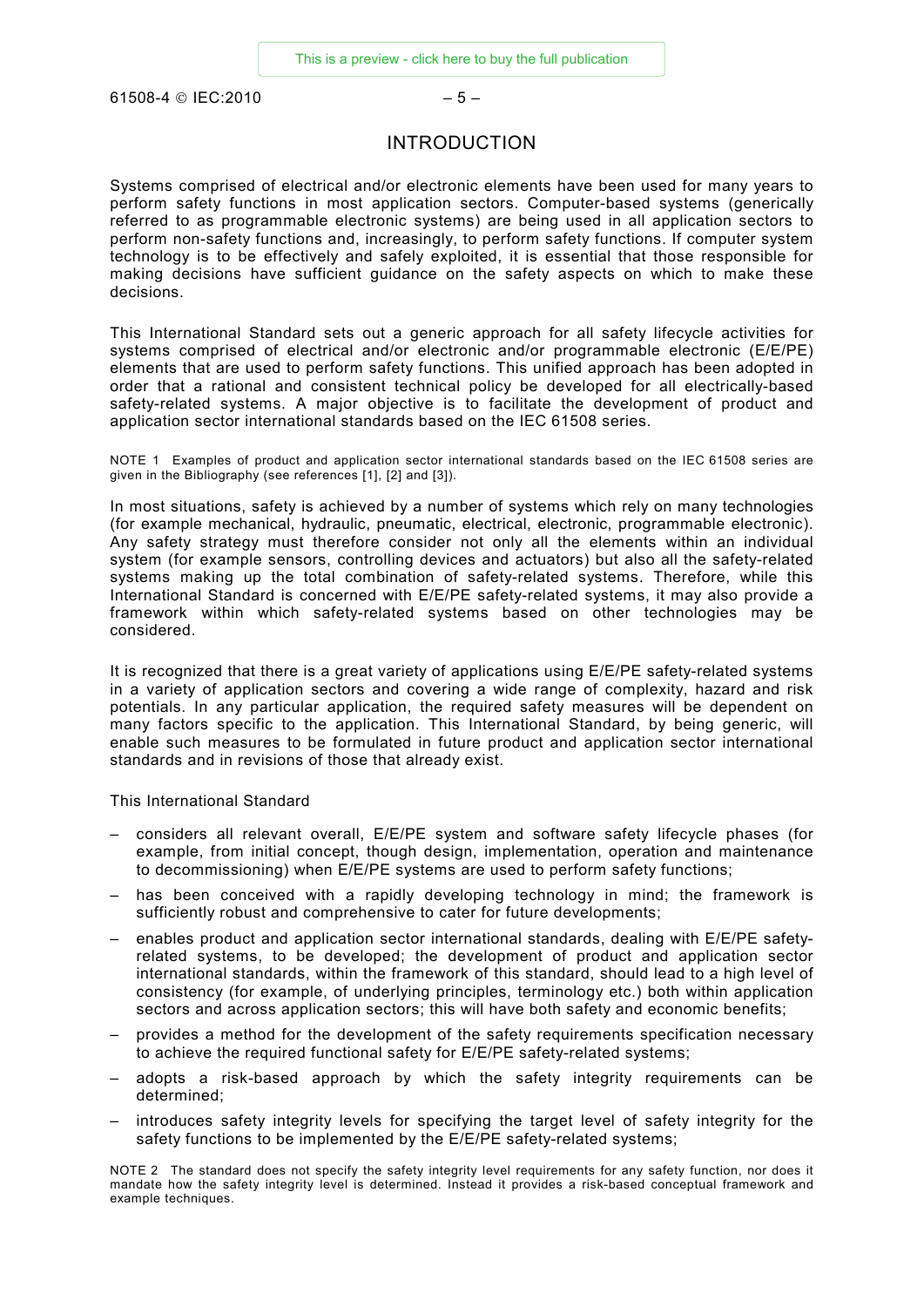$-6 - 6$  – 61508-4 © IEC:2010

- sets target failure measures for safety functions carried out by E/E/PE safety-related systems, which are linked to the safety integrity levels;
- sets a lower limit on the target failure measures for a safety function carried out by a single E/E/PE safety-related system. For E/E/PE safety-related systems operating in
	- a low demand mode of operation, the lower limit is set at an average probability of a dangerous failure on demand of 10<sup>-5</sup>;
	- a high demand or a continuous mode of operation, the lower limit is set at an average frequency of a dangerous failure of  $10^{-9}$  [h<sup>-1</sup>];
- NOTE 3 A single E/E/PE safety-related system does not necessarily mean a single-channel architecture.

NOTE 4 It may be possible to achieve designs of safety-related systems with lower values for the target safety integrity for non-complex systems, but these limits are considered to represent what can be achieved for relatively complex systems (for example programmable electronic safety-related systems) at the present time.

- sets requirements for the avoidance and control of systematic faults, which are based on experience and judgement from practical experience gained in industry. Even though the probability of occurrence of systematic failures cannot in general be quantified the standard does, however, allow a claim to be made, for a specified safety function, that the target failure measure associated with the safety function can be considered to be achieved if all the requirements in the standard have been met;
- introduces systematic capability which applies to an element with respect to its confidence that the systematic safety integrity meets the requirements of the specified safety integrity level;
- adopts a broad range of principles, techniques and measures to achieve functional safety for E/E/PE safety-related systems, but does not explicitly use the concept of fail safe However**,** the concepts of "fail safe" and "inherently safe" principles may be applicable and adoption of such concepts is acceptable providing the requirements of the relevant clauses in the standard are met.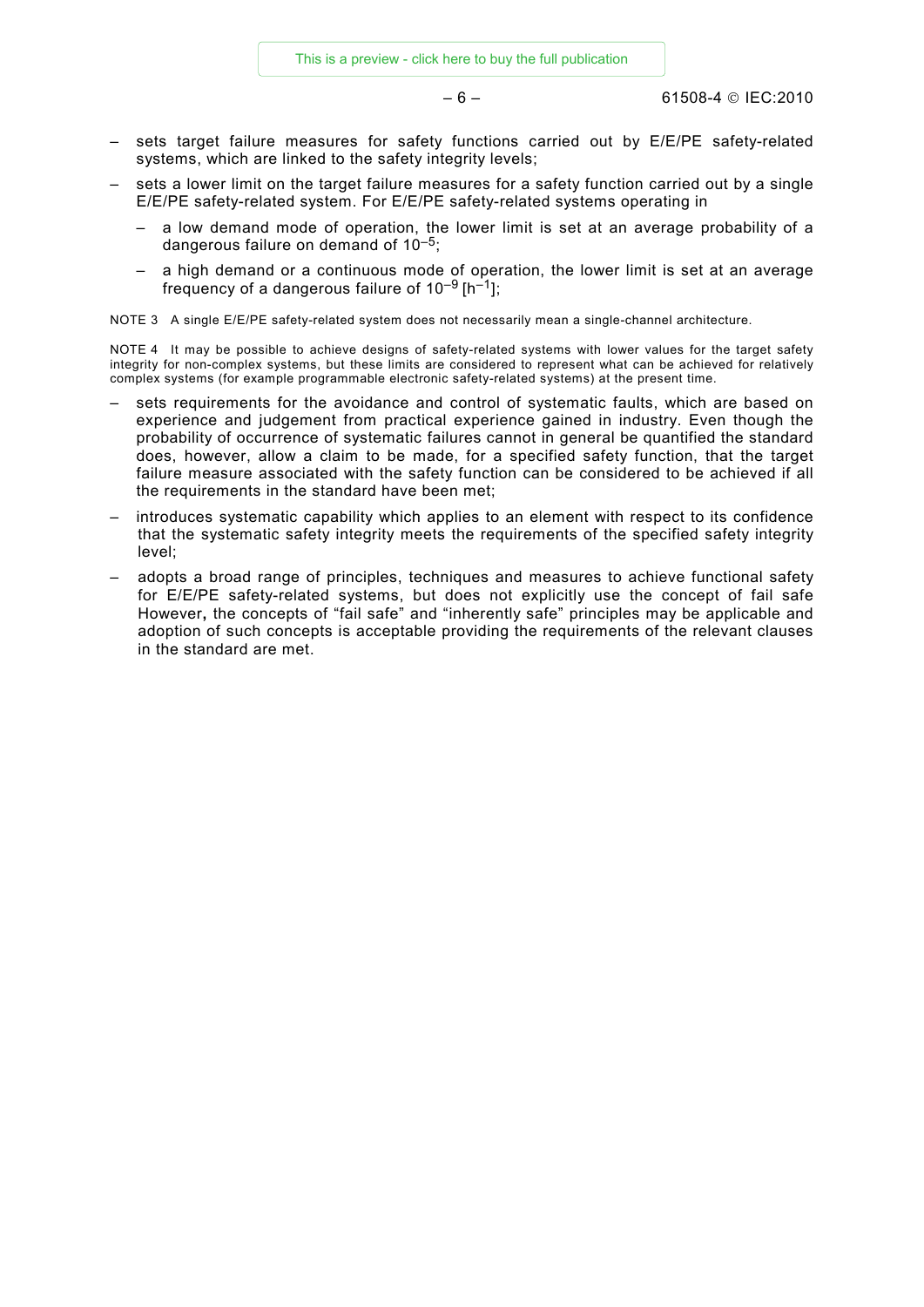<span id="page-6-0"></span> $61508-4$  © IFC: 2010 – 7 –

#### **FUNCTIONAL SAFETY OF ELECTRICAL/ELECTRONIC/ PROGRAMMABLE ELECTRONIC SAFETY-RELATED SYSTEMS –**

#### **Part 4: Definitions and abbreviations**

#### **1 Scope**

**1.1** This part of IEC 61508 contains the definitions and explanation of terms that are used in parts 1 to 7 of the IEC 61508 series of standards.

**1.2** The definitions are grouped under general headings so that related terms can be understood within the context of each other. However, it should be noted that these headings are not intended to add meaning to the definitions.

**1.3** IEC 61508-1, IEC 61508-2, IEC 61508-3 and IEC 61508-4 are basic safety publications, although this status does not apply in the context of low complexity E/E/PE safety-related systems (see 3.4.3 of IEC 61508-4). As basic safety publications, they are intended for use by technical committees in the preparation of standards in accordance with the principles contained in IEC Guide 104 and ISO/IEC Guide 51. IEC 61508-1, IEC 61508-2, IEC 61508-3 and IEC 61508-4 are also intended for use as stand-alone publications. The horizontal safety function of this international standard does not apply to medical equipment in compliance with the IEC 60601 series.

**1.4** One of the responsibilities of a technical committee is, wherever applicable, to make use of basic safety publications in the preparation of its publications. In this context, the requirements, test methods or test conditions of this basic safety publication will not apply unless specifically referred to or included in the publications prepared by those technical committees.

**1.5** Figure 1 shows the overall framework of the IEC 61508 series and indicates the role that IEC 61508-4 plays in the achievement of functional safety for E/E/PE safety-related systems.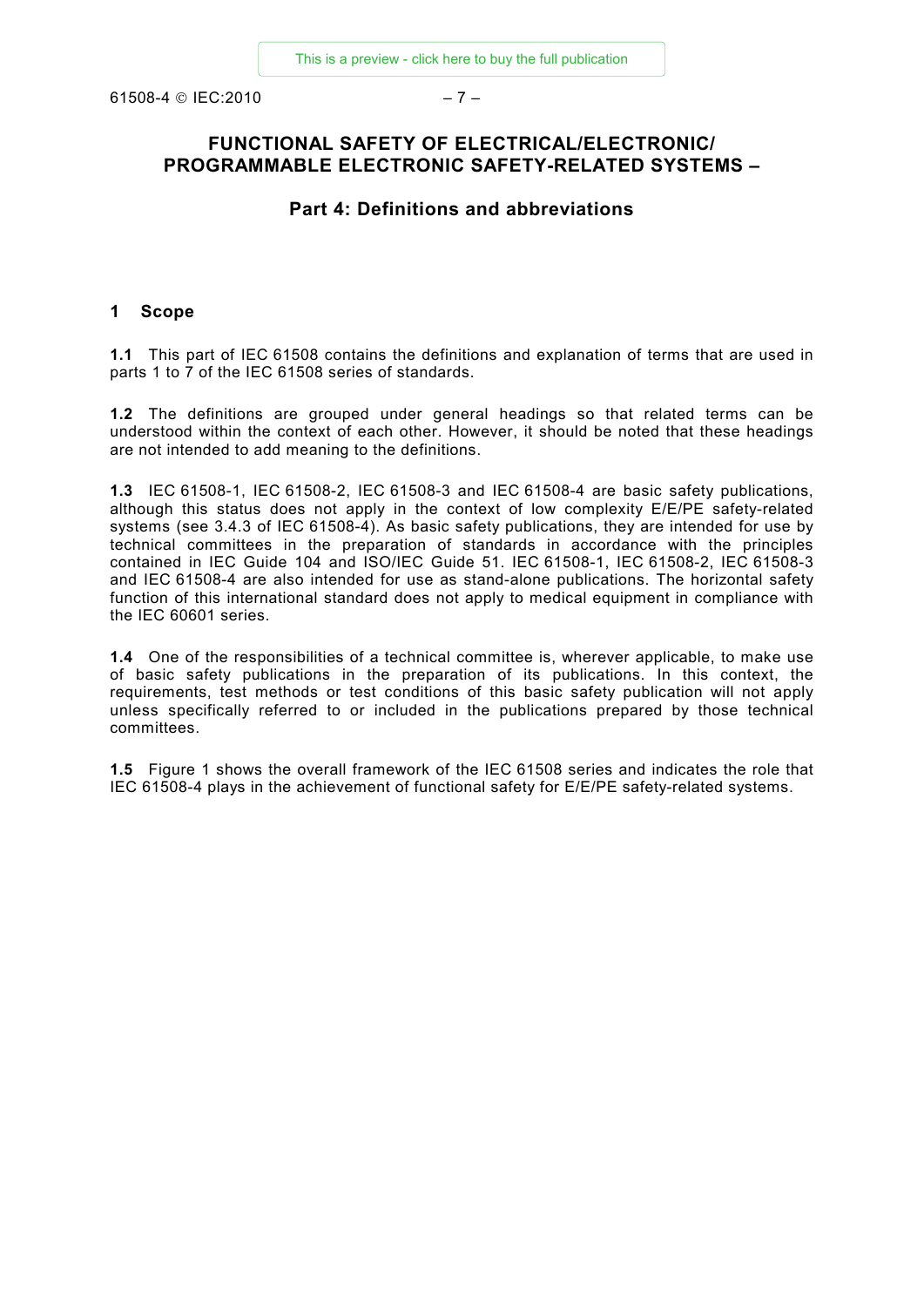[This is a preview - click here to buy the full publication](https://webstore.iec.ch/publication/5518&preview=1)

– 8 – 61508-4 © IEC:2010

<span id="page-7-0"></span>

**Figure 1 – Overall framework of the IEC 61508 series**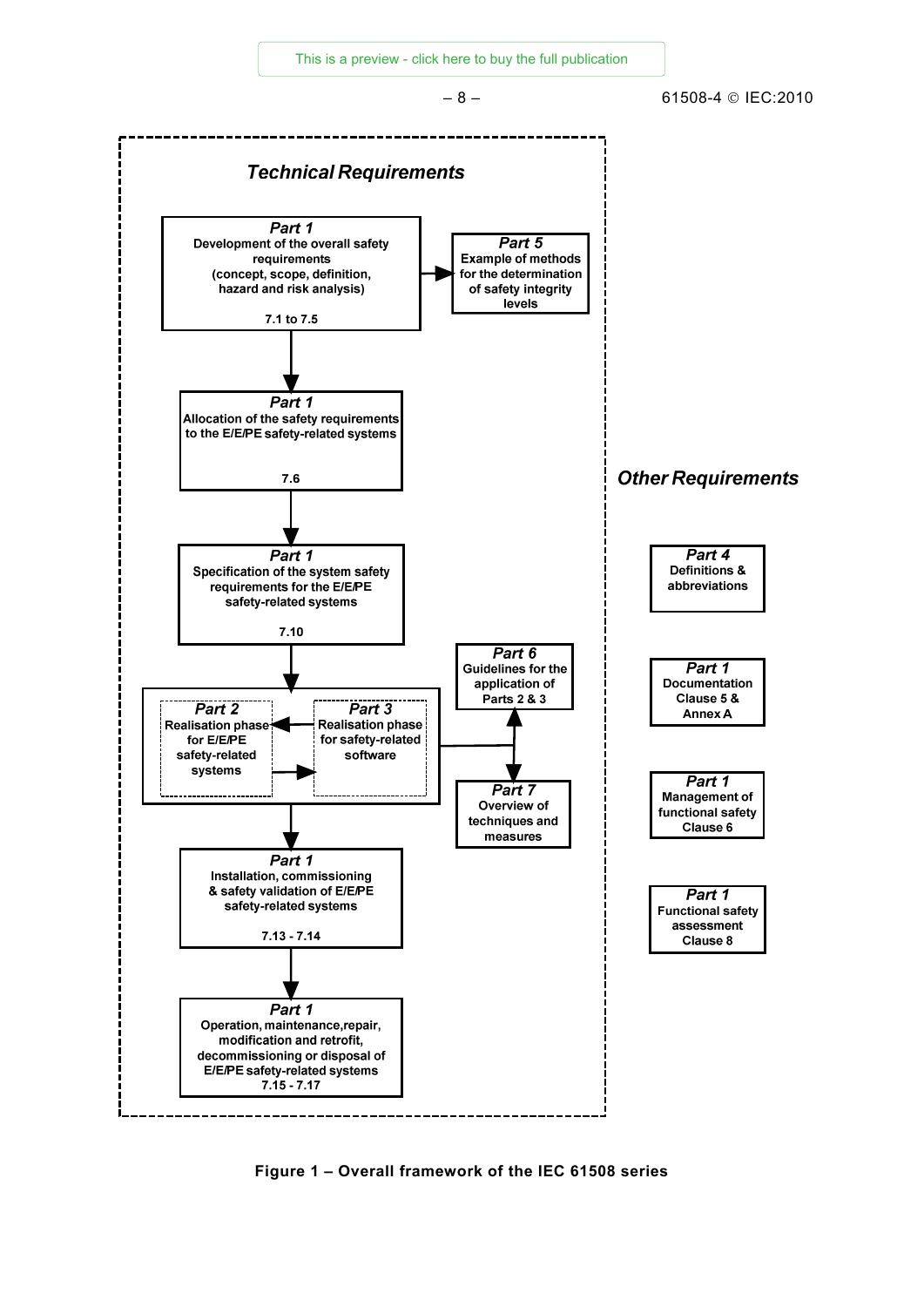<span id="page-8-0"></span>61508-4 © IEC:2010  $-9-$ 

#### **2 Normative references**

The following referenced documents are indispensable for the application of this document. For dated references, only the edition cited applies. For undated references, the latest edition of the referenced document (including any amendments) applies.

IEC Guide 104:1997, *The preparation of safety publications and the use of basic safety publications and group safety publications*

ISO/IEC Guide 51:1999, *Safety aspects – Guidelines for their inclusion in standards*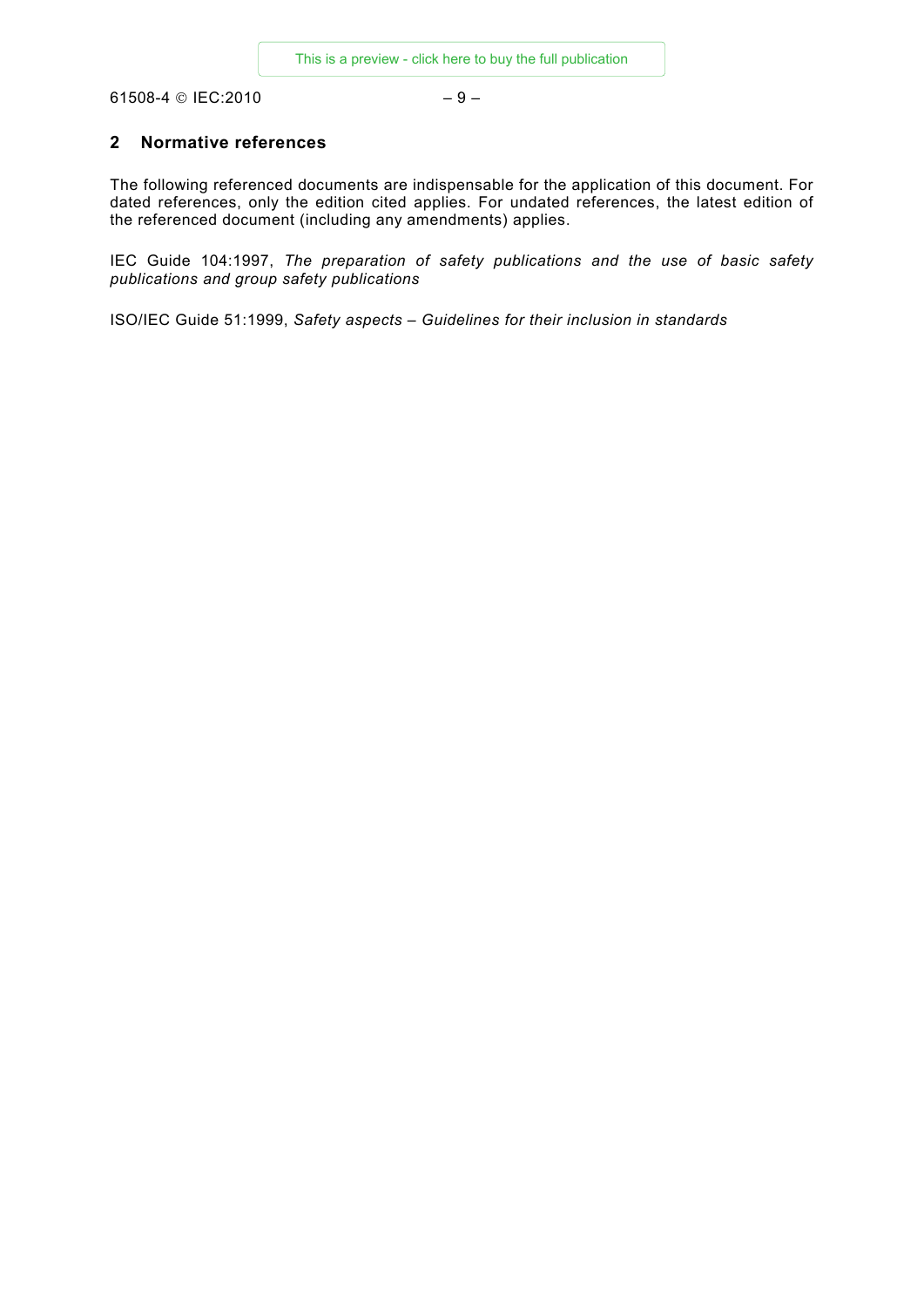$-36-$ 

### SOMMAIRE

| 1              |     |                                                                               |  |  |
|----------------|-----|-------------------------------------------------------------------------------|--|--|
| $\overline{2}$ |     |                                                                               |  |  |
| 3              |     |                                                                               |  |  |
|                | 3.1 |                                                                               |  |  |
|                | 3.2 |                                                                               |  |  |
|                | 3.3 |                                                                               |  |  |
|                | 3.4 |                                                                               |  |  |
|                | 3.5 |                                                                               |  |  |
|                | 3.6 |                                                                               |  |  |
|                | 3.7 |                                                                               |  |  |
|                | 3.8 |                                                                               |  |  |
|                |     |                                                                               |  |  |
|                |     |                                                                               |  |  |
|                |     |                                                                               |  |  |
|                |     |                                                                               |  |  |
|                |     |                                                                               |  |  |
|                |     | Figure 3 – Système électrique/électronique/électronique programmable (système |  |  |
|                |     |                                                                               |  |  |
|                |     |                                                                               |  |  |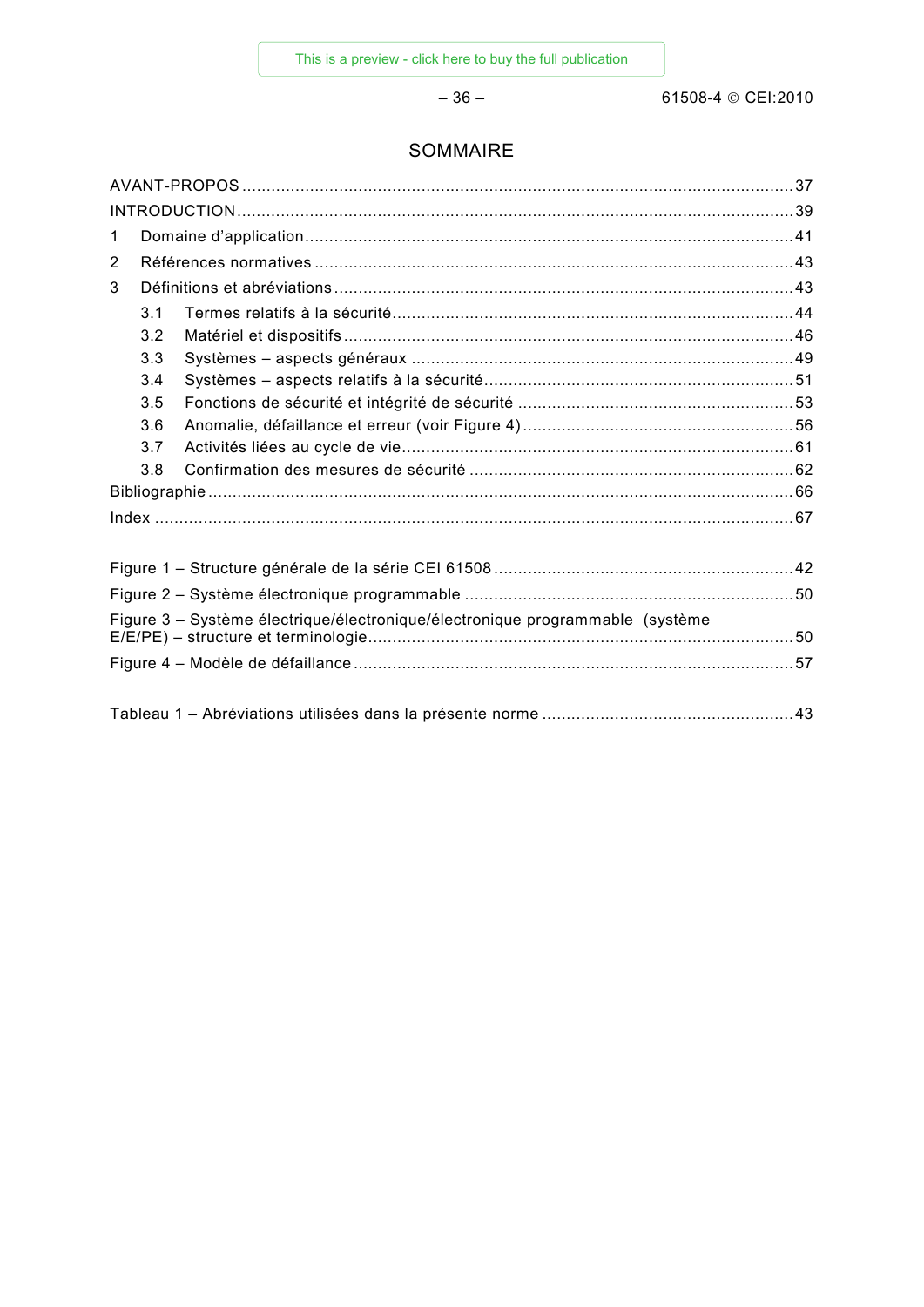<span id="page-10-0"></span> $61508-4$  © CFI:2010 – 37 –

#### COMMISSION ÉLECTROTECHNIQUE INTERNATIONALE  $\frac{1}{2}$

#### **SÉCURITÉ FONCTIONNELLE DES SYSTÈMES ÉLECTRIQUES/ÉLECTRONIQUES/ÉLECTRONIQUES PROGRAMMABLES RELATIFS À LA SÉCURITÉ –**

#### **Partie 4: Définitions et abréviations**

#### AVANT-PROPOS

- 1) La Commission Electrotechnique Internationale (CEI) est une organisation mondiale de normalisation composée de l'ensemble des comités électrotechniques nationaux (Comités nationaux de la CEI). La CEI a pour objet de favoriser la coopération internationale pour toutes les questions de normalisation dans les domaines de l'électricité et de l'électronique. A cet effet, la CEI – entre autres activités – publie des Normes internationales, des Spécifications techniques, des Rapports techniques, des Spécifications accessibles au public (PAS) et des Guides (ci-après dénommés "Publication(s) de la CEI"). Leur élaboration est confiée à des comités d'études, aux travaux desquels tout Comité national intéressé par le sujet traité peut participer. Les organisations internationales, gouvernementales et non gouvernementales, en liaison avec la CEI, participent également aux travaux. La CEI collabore étroitement avec l'Organisation Internationale de Normalisation (ISO), selon des conditions fixées par accord entre les deux organisations.
- 2) Les décisions ou accords officiels de la CEI concernant les questions techniques représentent, dans la mesure du possible, un accord international sur les sujets étudiés, étant donné que les Comités nationaux de la CEI intéressés sont représentés dans chaque comité d'études.
- 3) Les Publications de la CEI se présentent sous la forme de recommandations internationales et sont agréées comme telles par les Comités nationaux de la CEI. Tous les efforts raisonnables sont entrepris afin que la CEI s'assure de l'exactitude du contenu technique de ses publications; la CEI ne peut pas être tenue responsable de l'éventuelle mauvaise utilisation ou interprétation qui en est faite par un quelconque utilisateur final.
- 4) Dans le but d'encourager l'uniformité internationale, les Comités nationaux de la CEI s'engagent, dans toute la mesure possible, à appliquer de façon transparente les Publications de la CEI dans leurs publications nationales et régionales. Toutes divergences entre toutes Publications de la CEI et toutes publications nationales ou régionales correspondantes doivent être indiquées en termes clairs dans ces dernières.
- 5) La CEI elle-même ne fournit aucune attestation de conformité. Des organismes de certification indépendants fournissent des services d'évaluation de conformité et, dans certains secteurs, accèdent aux marques de conformité de la CEI. La CEI n'est responsable d'aucun des services effectués par les organismes de certification indépendants.
- 6) Tous les utilisateurs doivent s'assurer qu'ils sont en possession de la dernière édition de cette publication.
- 7) Aucune responsabilité ne doit être imputée à la CEI, à ses administrateurs, employés, auxiliaires ou mandataires, y compris ses experts particuliers et les membres de ses comités d'études et des Comités nationaux de la CEI, pour tout préjudice causé en cas de dommages corporels et matériels, ou de tout autre dommage de quelque nature que ce soit, directe ou indirecte, ou pour supporter les coûts (y compris les frais de justice) et les dépenses découlant de la publication ou de l'utilisation de cette Publication de la CEI ou de toute autre Publication de la CEI, ou au crédit qui lui est accordé.
- 8) L'attention est attirée sur les références normatives citées dans cette publication. L'utilisation de publications référencées est obligatoire pour une application correcte de la présente publication.
- 9) L'attention est attirée sur le fait que certains des éléments de la présente Publication de la CEI peuvent faire l'objet de droits de propriété intellectuelle ou de droits analogues. La CEI ne saurait être tenue pour responsable de ne pas avoir identifié de tels droits de propriété et de ne pas avoir signalé leur existence.

La Norme internationale CEI 61508-4 a été établie par le sous-comité 65A: Aspects systèmes, du comité d'études 65 de la CEI: Mesure, commande et automation dans les processus industriels.

Cette deuxième édition annule et remplace la première édition publiée en 1998 dont elle constitue une révision technique.

La présente édition a fait l'objet d'une révision approfondie et intègre de nombreux commentaires reçus lors des différentes phases de révision.

Elle a le statut d'une publication fondamentale de sécurité conformément au Guide CEI 104.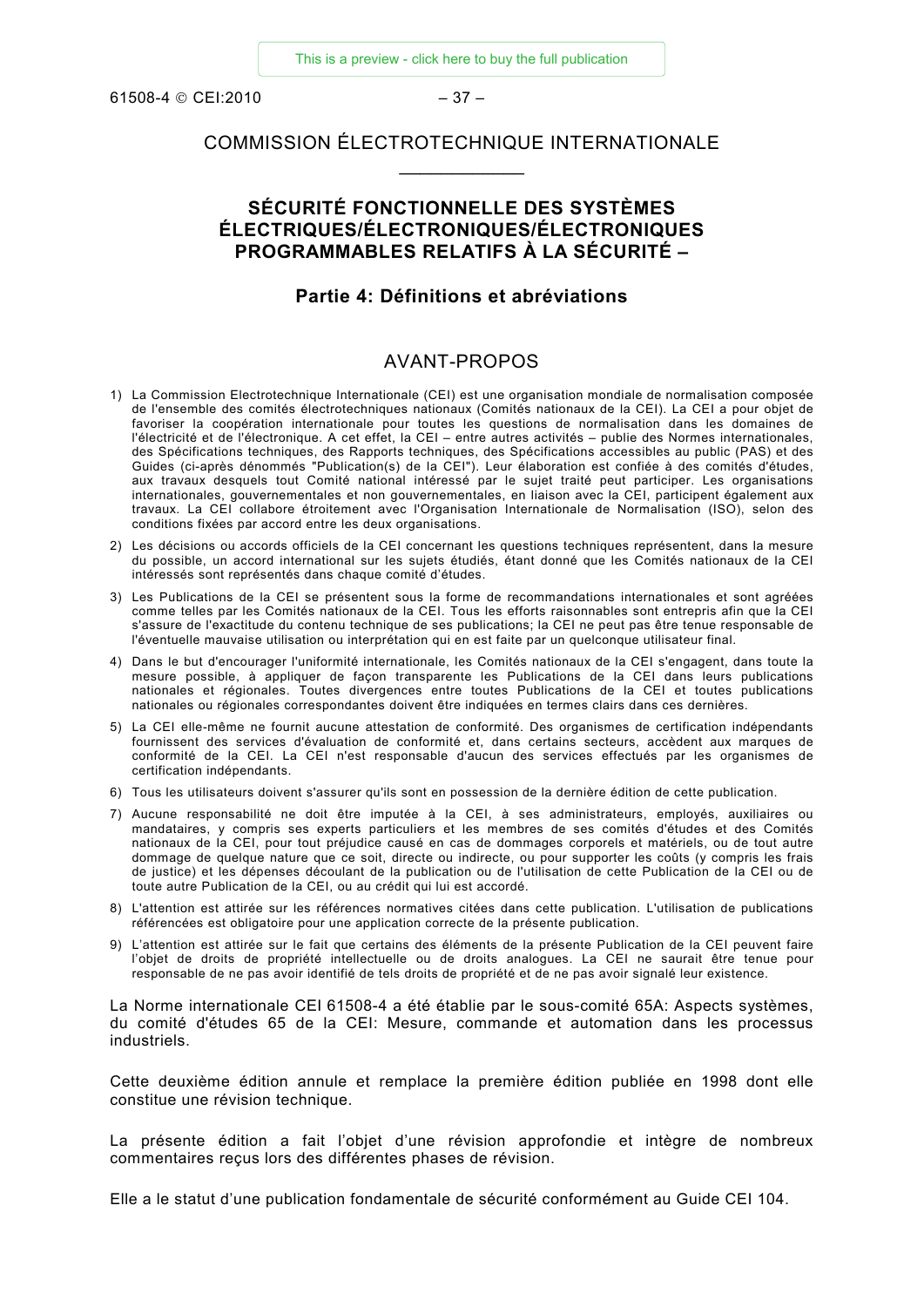$-38 - 61508-4 \odot \text{CE}$ :2010

Le texte de cette norme est issu des documents suivants:

| <b>FDIS</b>  | Rapport de vote |
|--------------|-----------------|
| 65A/551/FDIS | 65A/575/RVD     |

Le rapport de vote indiqué dans le tableau ci-dessus donne toute information sur le vote ayant abouti à l'approbation de cette norme.

Cette publication a été rédigée selon les Directives ISO/CEI, Partie 2.

Une liste de toutes les parties de la série CEI 61508, présentées sous le titre général *Sécurité fonctionnelle des systèmes électriques / électroniques / électroniques programmables relatifs à la sécurité*, peut être consultée sur le site web de la CEI.

Le comité a décidé que le contenu de cette publication ne sera pas modifié avant la date de stabilité indiquée sur le site web de la CEI sous "http://webstore.iec.ch" dans les données relatives à la publication recherchée. A cette date, la publication sera

- reconduite,
- supprimée,
- remplacée par une édition révisée, ou
- amendée.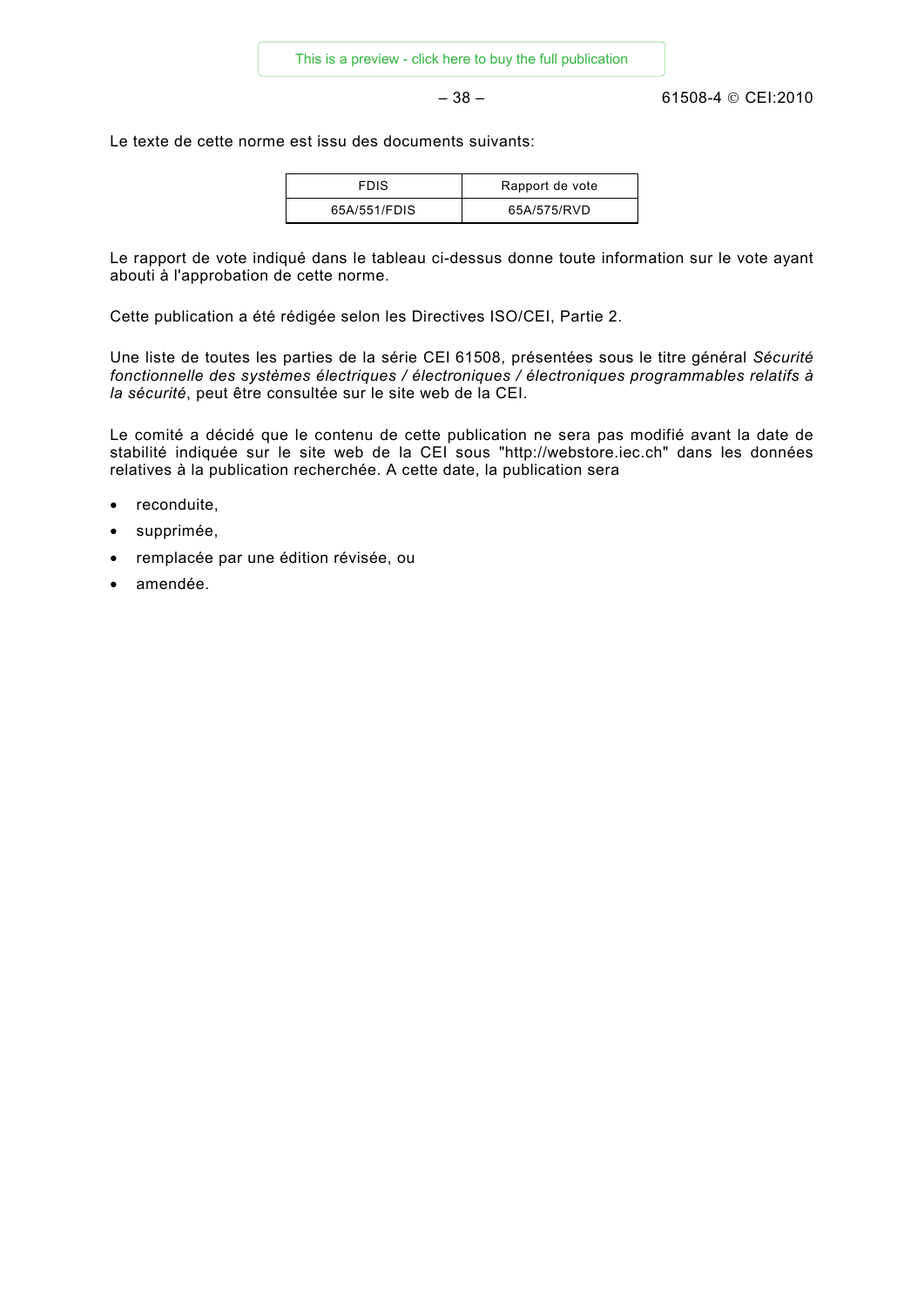<span id="page-12-0"></span> $61508-4$  © CFI:2010 – 39 –

#### INTRODUCTION

Les systèmes comprenant des composants électriques et/ou électroniques sont utilisés depuis de nombreuses années pour exécuter des fonctions relatives à la sécurité dans la plupart des secteurs d'application. Des systèmes à base d'informatique (dénommés de manière générique systèmes électroniques programmables) sont utilisés dans tous les secteurs d'application pour exécuter des fonctions non relatives à la sécurité, mais aussi de plus en plus souvent relatives à la sécurité. Si l'on veut exploiter efficacement et en toute sécurité la technologie des systèmes informatiques, il est indispensable de fournir à tous les responsables suffisamment d'éléments relatifs à la sécurité pour les guider dans leurs prises de décisions.

La présente Norme internationale présente une approche générique de toutes les activités liées au cycle de vie de sécurité de systèmes électriques et/ou électroniques et/ou électroniques programmables (E/E/PE) qui sont utilisés pour réaliser des fonctions de sécurité. Cette approche unifiée a été adoptée afin de développer une politique technique rationnelle et cohérente concernant tous les systèmes électriques relatifs à la sécurité. Un objectif principal de cette approche est de faciliter le développement de normes internationales de produit et d'application sectorielle basées sur la série CEI 61508.

NOTE 1 Des exemples de normes internationales de produit et d'application sectorielle basées sur la série CEI 61508 sont donnés dans la Bibliographie (voir références [1], [2] et [3]).

Dans la plupart des cas, la sécurité est obtenue par un certain nombre de systèmes fondés sur diverses technologies (par exemple mécanique, hydraulique, pneumatique, électrique, électronique, électronique programmable). En conséquence, toute stratégie de sécurité doit non seulement prendre en compte tous les éléments d'un système individuel (par exemple, les capteurs, les appareils de commande et les actionneurs), mais également prendre en considération tous les systèmes relatifs à la sécurité comme des éléments individuels d'un ensemble complexe. Par conséquent, la présente Norme internationale, bien que traitant des systèmes E/E/PE relatifs à la sécurité, peut aussi fournir un cadre de sécurité susceptible de concerner les systèmes relatifs à la sécurité basés sur d'autres technologies.

Il est admis qu'il existe une grande variété d'applications utilisant des systèmes E/E/PE relatifs à la sécurité dans un grand nombre de secteurs, et couvrant un large éventail de complexité et de potentiel de dangers et de risques. Pour chaque application particulière, les mesures de sécurité requises dépendent de nombreux facteurs propres à l'application. La présente Norme internationale, de par son caractère général, rend désormais possible la prescription de ces mesures dans les futures normes internationales de produit et d'application sectorielle, ainsi que dans les révisions des normes déjà existantes.

La présente Norme internationale

- concerne toutes les phases appropriées du cycle de vie de sécurité global des systèmes E/E/PE et du logiciel (par exemple, depuis le concept initial, en passant par la conception, l'installation, l'exploitation et la maintenance, jusqu'à la mise hors service) lorsque les systèmes E/E/PE permettent d'exécuter des fonctions de sécurité,
- a été élaborée dans le souci de la prise en compte de l'évolution rapide des technologies; le cadre fourni par la présente Norme internationale est suffisamment solide et étendu pour pourvoir aux évolutions futures,
- permet l'élaboration de normes internationales de produit et d'application sectorielle concernant les systèmes E/E/PE relatifs à la sécurité; il convient que l'élaboration de normes internationales de produit et d'application sectorielle dans le cadre de la présente norme, permette d'atteindre un haut niveau de cohérence (par exemple, pour ce qui est des principes sous-jacents, de la terminologie, etc.) à la fois au sein de chaque secteur d'application, et d'un secteur à l'autre. La conséquence en sera une amélioration en termes de sécurité et de gains économiques,
- fournit une méthode de définition d'une spécification des exigences de sécurité nécessaire pour obtenir la sécurité fonctionnelle requise des systèmes E/E/PE relatifs à la sécurité,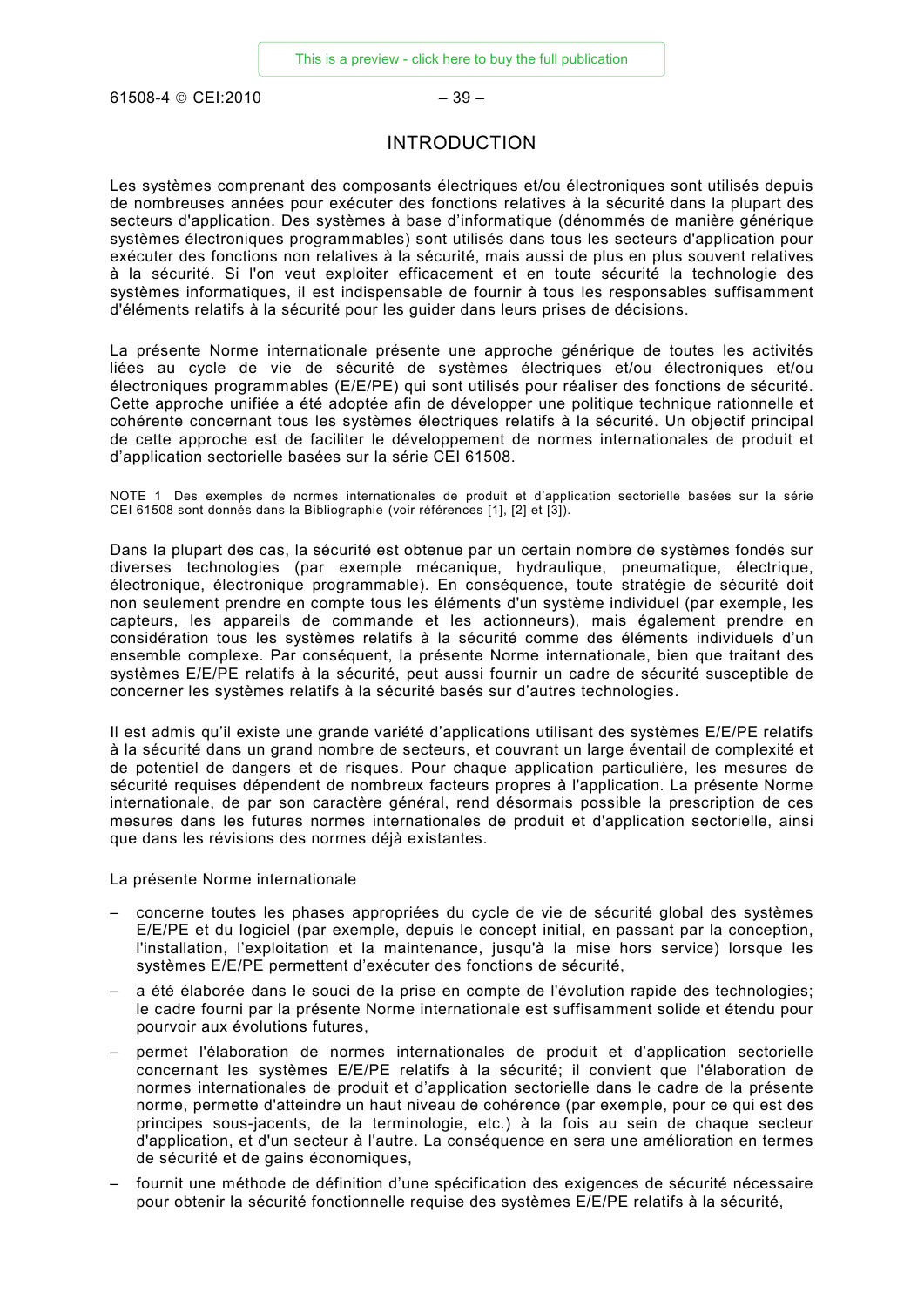$-40 -$  61508-4 © CEI:2010

- adopte une approche basée sur les risques qui permet de déterminer les exigences en matière d'intégrité de sécurité,
- introduit les niveaux d'intégrité de sécurité pour la spécification du niveau cible d'intégrité de sécurité des fonctions de sécurité devant être réalisées par les systèmes E/E/PE relatifs à la sécurité,

NOTE 2 La norme ne spécifie aucune exigence de niveau d'intégrité de sécurité pour aucune fonction de sécurité, ni comment le niveau d'intégrité de sécurité est déterminé. Elle fournit en revanche un cadre conceptuel basé sur les risques, ainsi que des exemples de méthodes.

- fixe des objectifs chiffrés de défaillance pour les fonctions de sécurité exécutées par les systèmes E/E/PE relatifs à la sécurité, qui sont en rapport avec les niveaux d'intégrité de sécurité,
- fixe une limite inférieure pour les objectifs chiffrés de défaillance pour une fonction de sécurité exécutée par un système E/E/PE relatif à la sécurité unique. Pour des systèmes E/E/PE relatifs à la sécurité fonctionnant
	- en mode de fonctionnement à faible sollicitation, la limite inférieure est fixée pour une probabilité moyenne de défaillance dangereuse de  $10^{-5}$  en cas de sollicitation,
	- en mode de fonctionnement continu ou à sollicitation élevée, la limite inférieure est fixée à une fréquence moyenne de défaillance dangereuse de  $10^{-9}$  [h<sup>-1</sup>],

NOTE 3 Un système E/E/PE relatif à la sécurité unique n'implique pas nécessairement une architecture à un seul canal.

NOTE 4 Dans le cas de systèmes non complexes, il peut être possible de concevoir des systèmes relatifs à la sécurité ayant des valeurs plus basses pour l'intégrité de sécurité cible. Il est toutefois considéré que ces limites représentent ce qui peut être réalisé à l'heure actuelle pour des systèmes relativement complexes (par exemple, des systèmes électroniques programmables relatifs à la sécurité).

- établit des exigences fondées sur l'expérience et le jugement acquis dans le domaine des applications industrielles afin d'éviter des anomalies systématiques ou pour les maintenir sous contrôle. Même si, en général, la probabilité d'occurrence des défaillances systématiques ne peut être quantifiée, la norme permet cependant pour une fonction de sécurité spécifique, de déclarer que l'objectif chiffré de défaillance associé à cette fonction de sécurité peut être réputé atteint si toutes les exigences de la norme sont remplies,
- introduit une capabilité systématique s'appliquant à un élément du fait qu'il permet d'assurer que l'intégrité de sécurité systématique satisfait aux exigences du niveau d'intégrité de sécurité spécifié,
- adopte une large gamme de principes, techniques et mesures pour la réalisation de la sécurité fonctionnelle des systèmes E/E/PE relatifs à la sécurité, mais n'utilise pas de manière explicite le concept de sécurité intrinsèque. Les principes de « sécurité intrinsèque » peuvent toutefois être applicables, l'adoption de ces concepts étant par ailleurs acceptable sous réserve de la satisfaction aux exigences des articles concernés de la norme.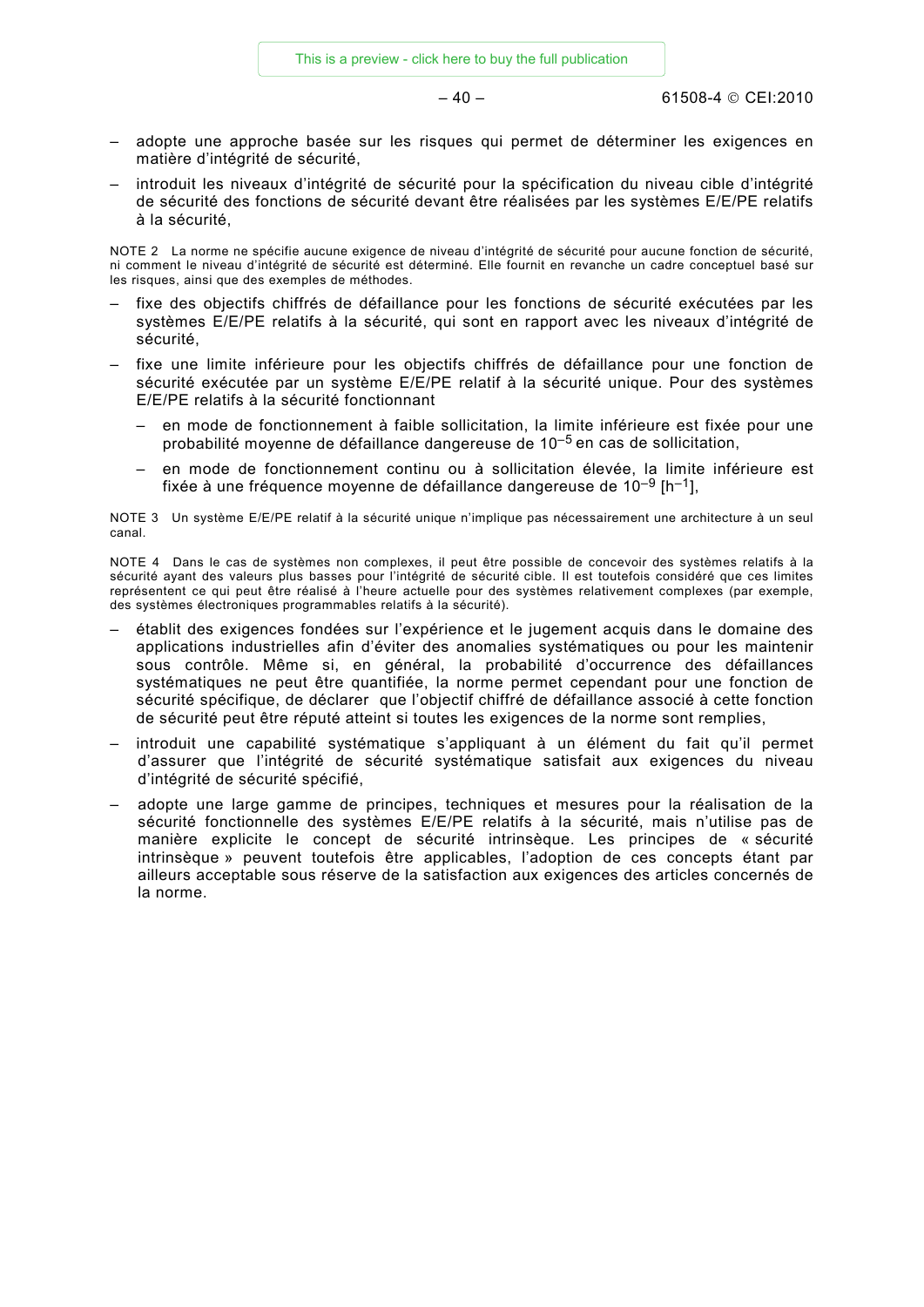<span id="page-14-0"></span> $61508-4$  © CFI:2010 – 41 –

#### **SÉCURITÉ FONCTIONNELLE DES SYSTÈMES ÉLECTRIQUES/ÉLECTRONIQUES/ÉLECTRONIQUES PROGRAMMABLES RELATIFS À LA SÉCURITÉ –**

#### **Partie 4: Définitions et abréviations**

#### **1 Domaine d'application**

**1.1** La présente partie de la CEI 61508 contient les définitions et explications des termes utilisés dans les parties 1 à 7 de la série de normes CEI 61508.

**1.2** Les définitions sont regroupées sous des titres généraux de telle sorte que les termes qui sont en rapport puissent être compris dans le contexte des autres. Toutefois, il convient de remarquer que ces titres ne sont pas attribués pour ajouter un sens aux définitions.

**1.3** Les CEI 61508-1, CEI 61508-2, CEI 61508-3 et CEI 61508-4 sont des publications fondamentales de sécurité, bien que ce statut ne soit pas applicable dans le contexte des systèmes E/E/PE de faible complexité relatifs à la sécurité (voir 3.4.3 de la CEI 61508-4). En tant que publications fondamentales de sécurité, ces normes sont destinées à être utilisées par les comités d'études pour la préparation des normes conformément aux principes contenus dans le Guide CEI 104 et le Guide ISO/CEI 51. Les CEI 61508-1, CEI 61508-2, CEI 61508-3 et CEI 61508-4 sont également destinées à être utilisées comme publications autonomes. La fonction de sécurité horizontale de la présente norme internationale ne s'applique pas aux appareils médicaux conformes à la série CEI 60601.

**1.4** Une des responsabilités incombant à un comité d'études consiste, dans toute la mesure du possible, à utiliser les publications fondamentales de sécurité pour la préparation de ses publications. Dans ce contexte, les exigences, les méthodes ou les conditions d'essai de cette publication fondamentale de sécurité ne s'appliquent que si elles sont indiquées spécifiquement ou incluses dans les publications préparées par ces comités d'études.

**1.5** La Figure 1 illustre la structure générale de la série CEI 61508 et montre le rôle que la CEI 61508-4 joue dans la réalisation de la sécurité fonctionnelle pour les systèmes E/E/PE relatifs à la sécurité.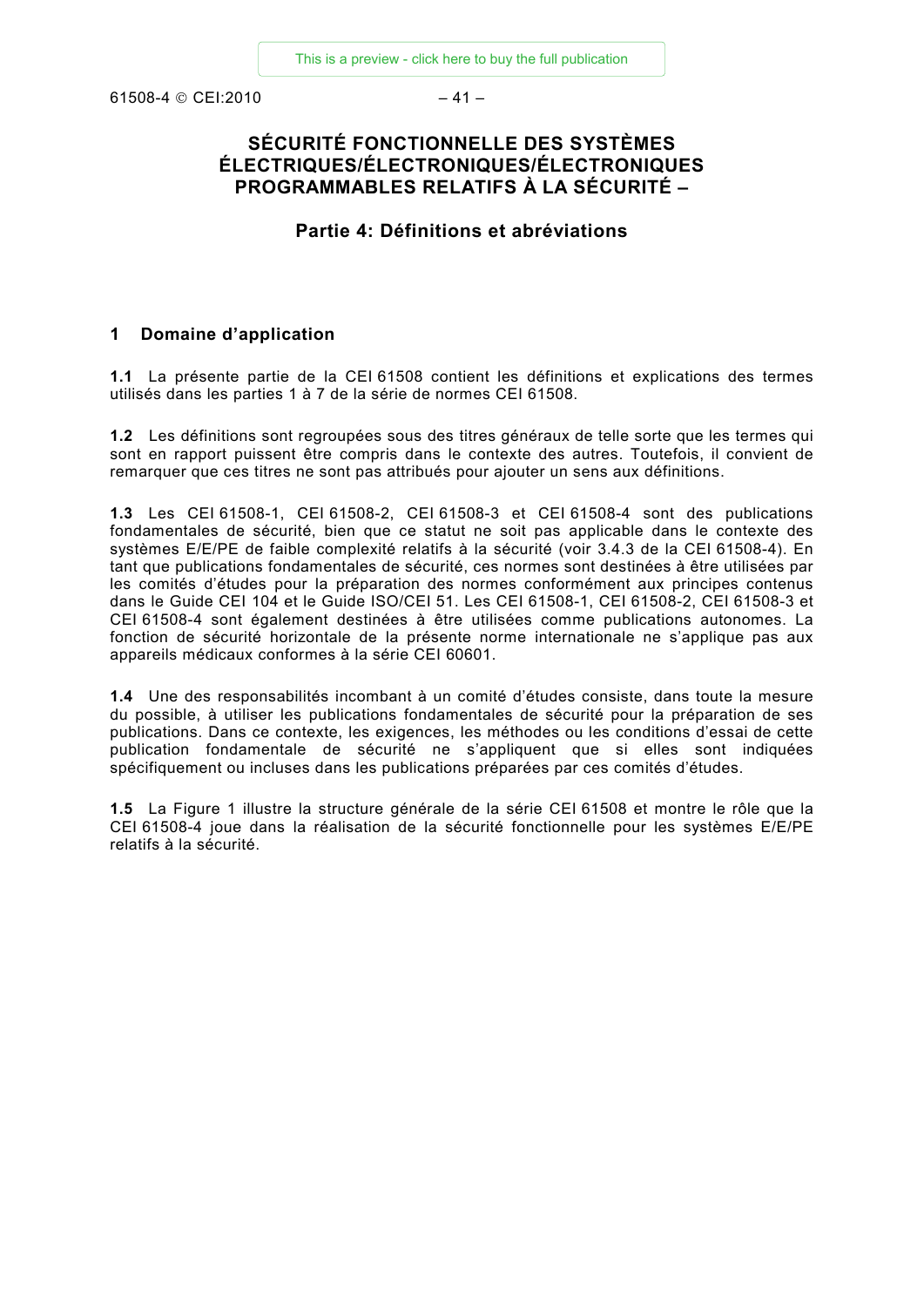[This is a preview - click here to buy the full publication](https://webstore.iec.ch/publication/5518&preview=1)

<span id="page-15-0"></span>

**Figure 1 – Structure générale de la série CEI 61508**